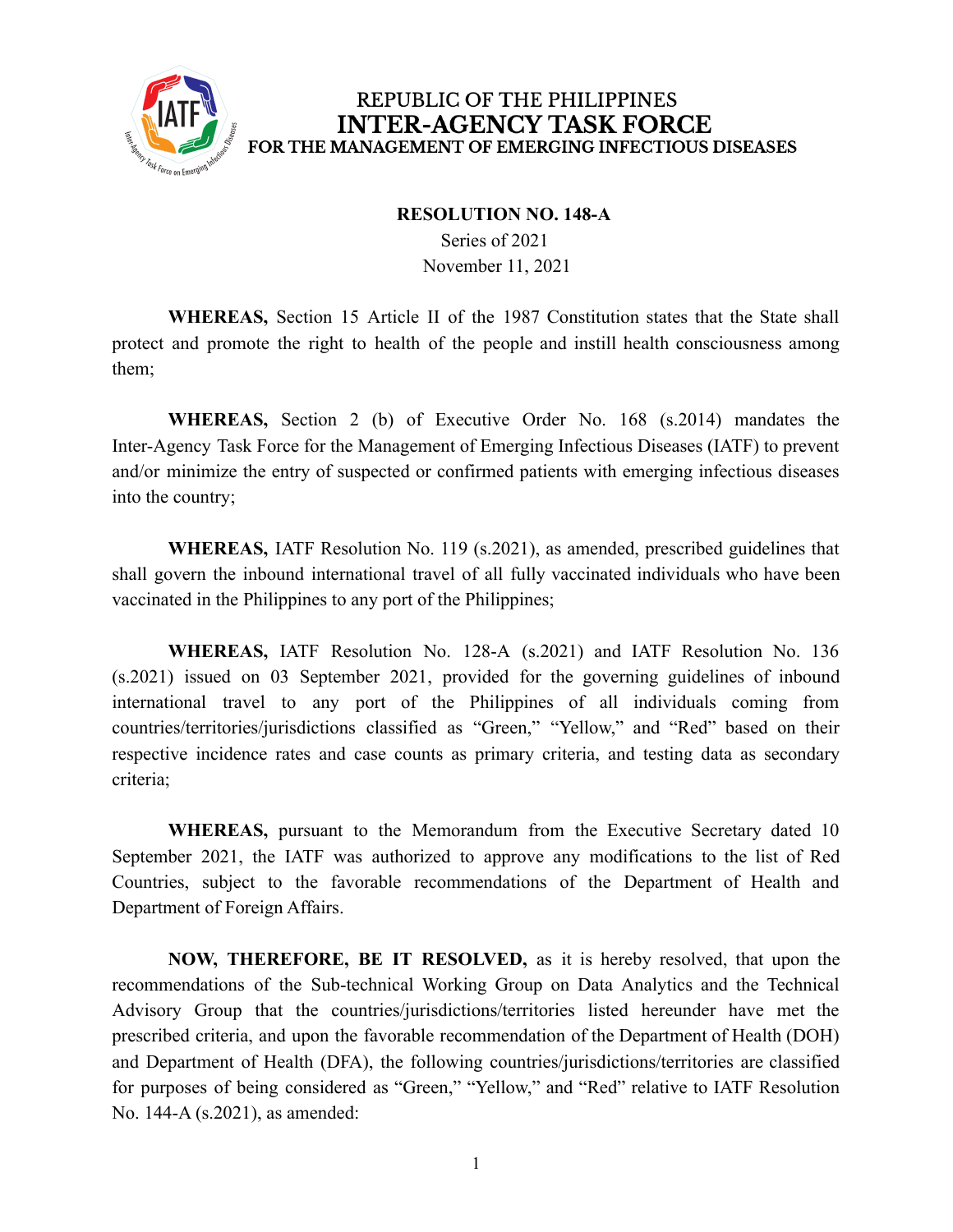

| <b>GREEN LIST</b>                  |                                                          |                             |
|------------------------------------|----------------------------------------------------------|-----------------------------|
| American Samoa                     | <b>Bhutan</b>                                            | Chad                        |
| China (Mainland)                   | Comoros                                                  | Cote d'Ivoire (Ivory Coast) |
| <b>Falkland Islands (Malvinas)</b> | <b>Federated States of Micronesia</b>                    | Guinea                      |
| Guinea-Bissau                      | Hong Kong (Special<br>Administrative Region of<br>China) | India                       |
| Indonesia                          | Japan                                                    | Kosovo                      |
| Kuwait                             | Kyrgyzstan                                               | Malawi                      |
| Mali                               | Marshall Islands                                         | Montserrat                  |
| Morocco                            | Namibia                                                  | Niger                       |
| Northern Mariana Islands           | Oman                                                     | Pakistan                    |
| Palau                              | Paraguay                                                 | Rwanda                      |
| Saint Barthelemy                   | Saint Pierre and Miquelon                                | Saudi Arabia                |
| Senegal                            | Sierra Leone                                             | <b>Sint Eustatius</b>       |
| South Africa                       | Sudan                                                    | Taiwan                      |
| Togo                               | Uganda                                                   | <b>United Arab Emirates</b> |
| Zambia                             | Zimbabwe                                                 |                             |

| <b>RED LIST</b> |                 |  |  |
|-----------------|-----------------|--|--|
| Faroe Islands   | The Netherlands |  |  |

### **YELLOW LIST**

*All other countries/territories/jurisdictions not otherwise listed hereinabove*

**RESOLVED FURTHER,** that classification of "Green," "Yellow," and "Red" shall be effective from 16 November 2021 until 30 November 2021.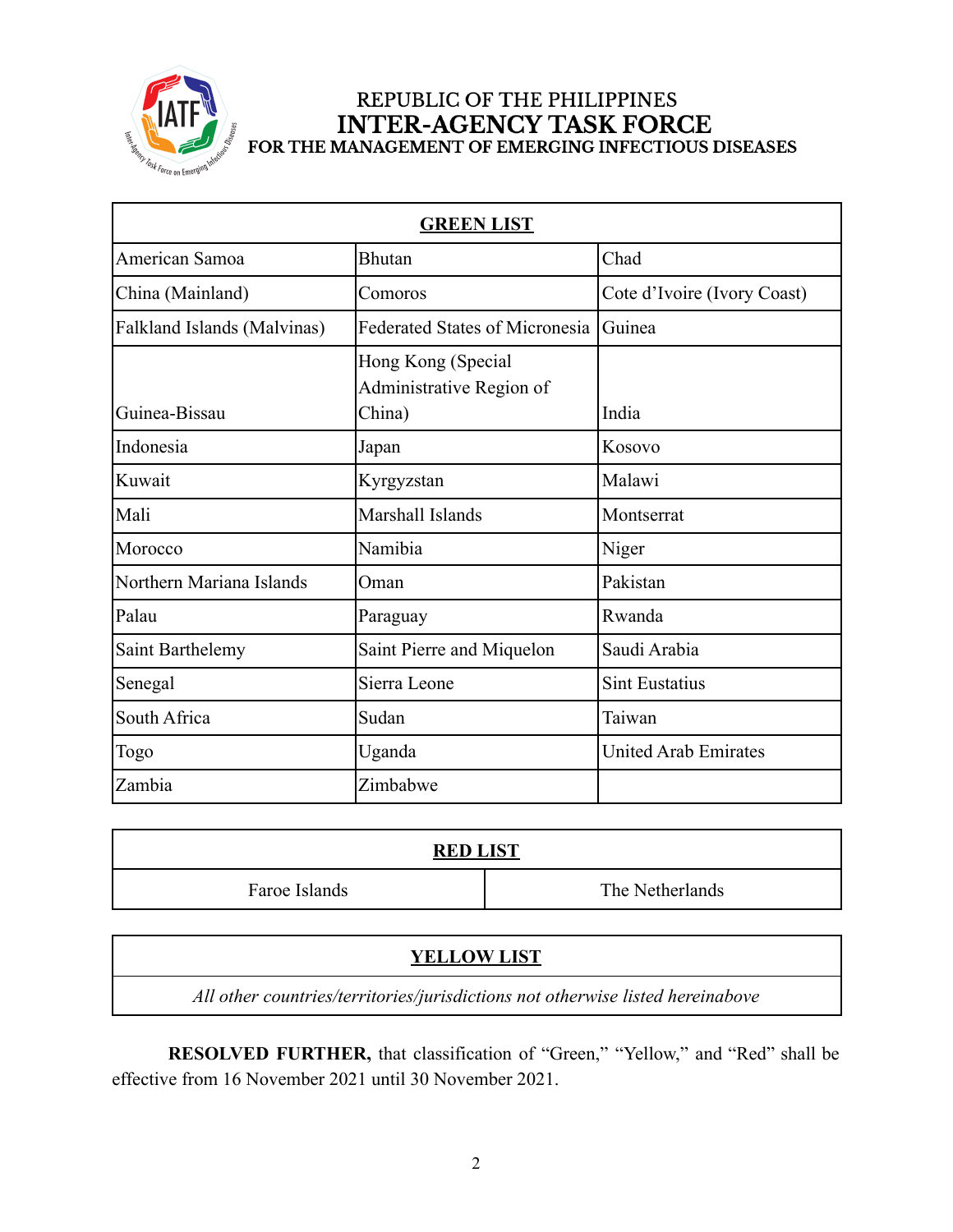

**RESOLVED FINALLY,** that the Chairperson and the Co-Chairperson shall be duly authorized to sign this Resolution for and on behalf of the Inter-Agency Task Force.

**APPROVED** during the 148th Inter-Agency Task Force Meeting, as reflected in the minutes of the meeting, held this November 11, 2021, via video conference**.**

**FRANCISCO T. DUQUE III** Secretary, Department of Health IATF Chairperson

**KARLO ALEXEI B. NOGRALES** Secretary, Office of the Cabinet Secretariat IATF Co-Chairperson